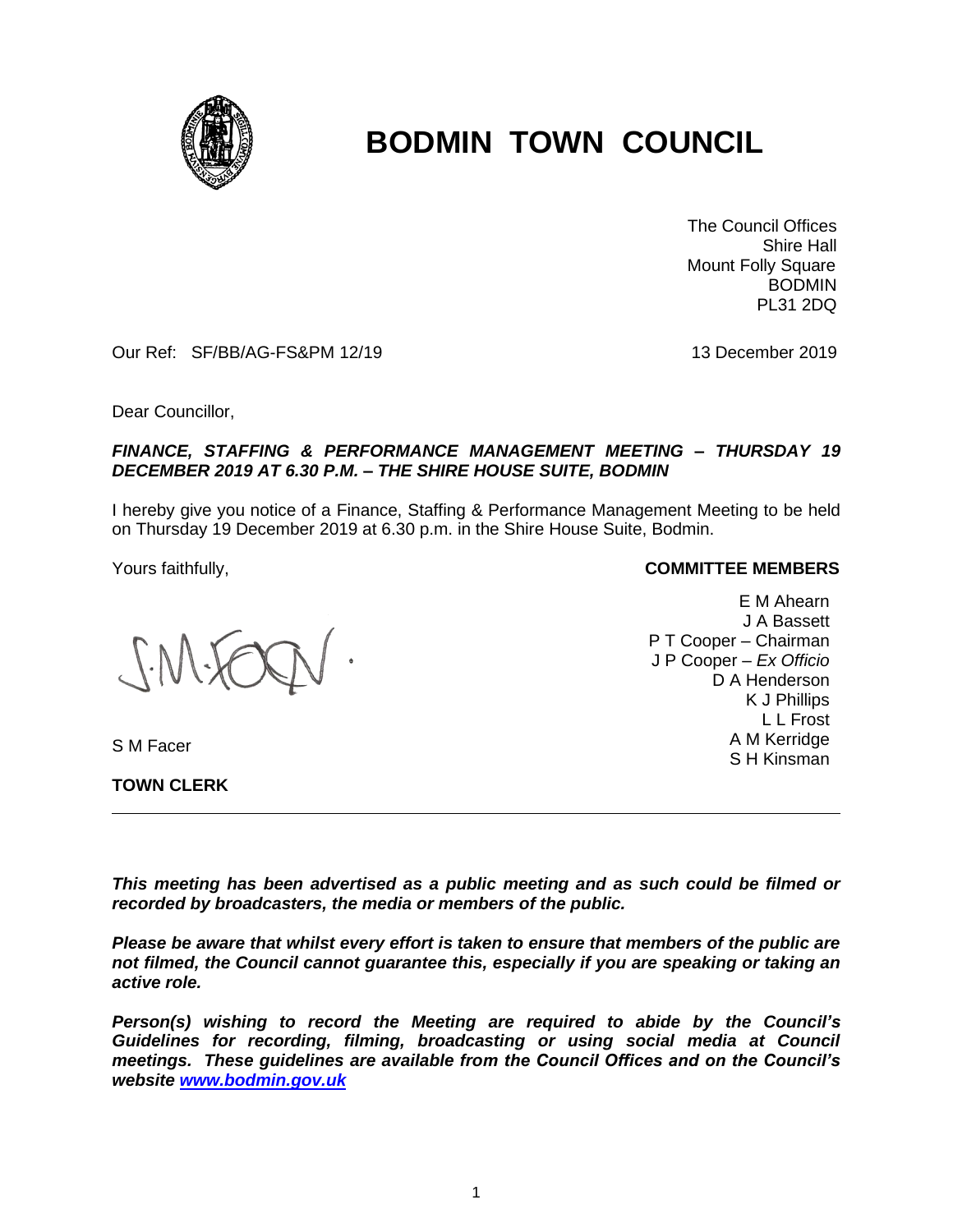# **A G E N D A**

# **Please note that this Committee must have a quorum of five people**

## 1. **CHAIRMAN'S ANNOUNCEMENTS AND APOLOGIES**

- 2. Declarations of Interest Members to declare interests in respect of any item on the agenda;
- 3. **PUBLIC REPRESENTATION SESSION – An opportunity for local residents to make representations or ask questions relating to items on this agenda.** (Note: a maximum of 15 minutes will be allocated for this session and there will be a time constraint of 5 minutes per speaker);
- 4. To consider and, if approved, adopt the Minutes of the Finance, Staffing and Performance Management Committee Meeting held on 17 October 2019 (copy enclosed);
- 5. BTC Aims and Objectives, to include:
	- (a) Update on current Key Objectives (to be discussed under item 17(a));
	- (b) 2020-21 Aims and Objectives to note Policy Committee recommendation to Full Council (minute ref POL/2019/050 refers; copy spreadsheet enclosed);
- 6. Budget information, to include:
	- (a) Year to date budget summary to 30 November 2019 RFO to report on variances (copy enclosed);
	- (b) Project budget updates (copy report enclosed);
	- (c) Reserves (copy report enclosed);
	- (d) Fixed asset register (copy report enclosed);
- 7. Project to update Health and Safety Policy, parts 1, 2 and 3 to consider budgetary implications and, if appropriate, agree 2020/21 budget allocation – Item referred from Policy Committee held on 5 December 2019 (minute ref POL/2019/055 refers; copy report from DCE enclosed);
- 8. Community and civic events Councillor P T Cooper to report;
- 9. Update on contactless payment option in Bodmin Information Centre item referred from Shire House Complex Advisory Committee (minute ref SHA/2019/058 refers) – RFO to report;
- 10. HSBC Premier Discretionary Management Service Portfolio Statement 1 July to 30 September 2019 (copy statement enclosed);
- 11. Bodmin Lions bingo events to consider use of Courtroom II for period of Shire House Suite works;
- 12. Risk management update (copy to follow);
- 13. To consider and, if appropriate, pass for payment the Schedule of Accounts for December 2019 (copy to follow);